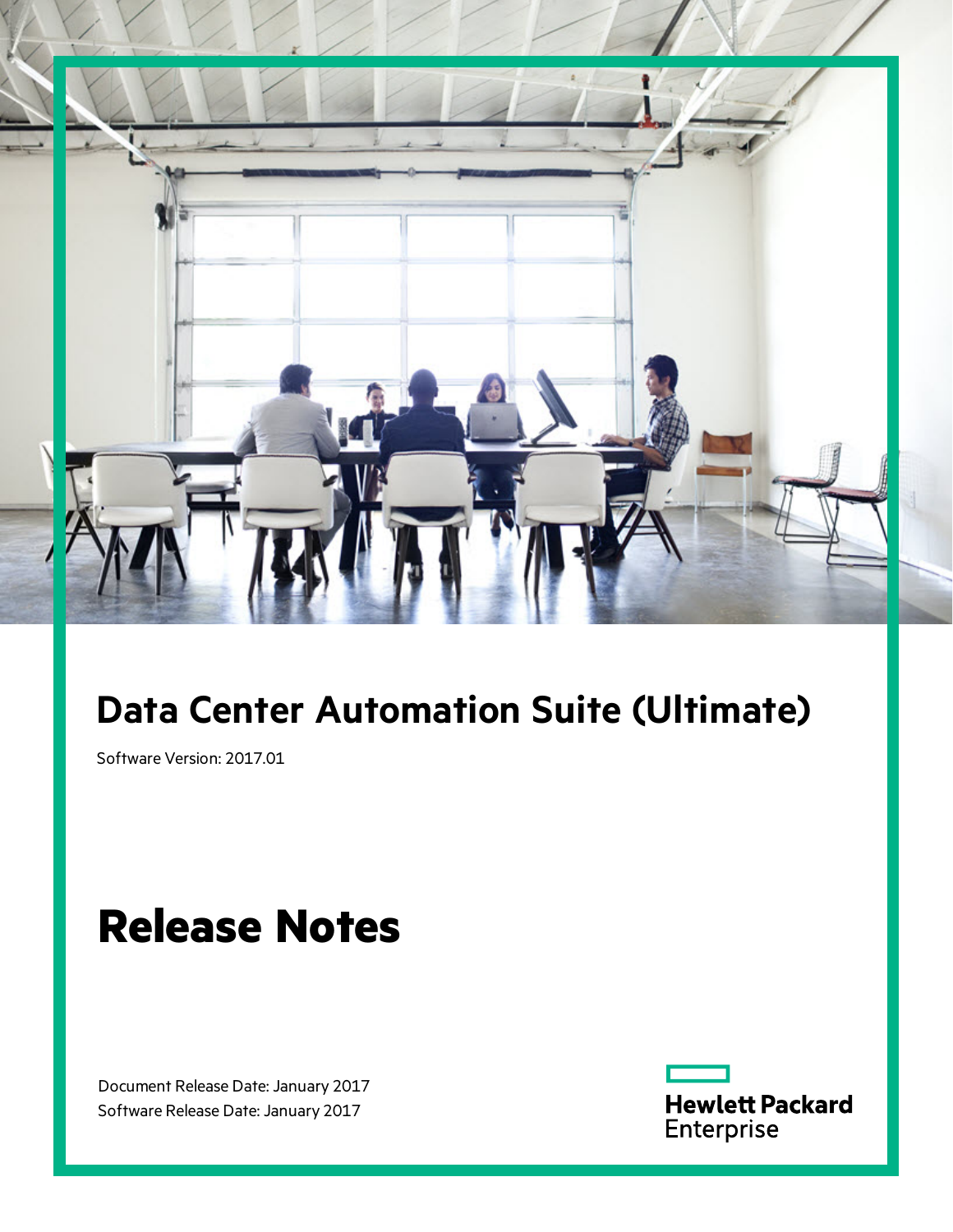### Legal Notices

#### **Warranty**

The only warranties for Hewlett Packard Enterprise products and services are set forth in the express warranty statements accompanying such products and services. Nothing herein should be construed as constituting an additional warranty. Hewlett Packard Enterprise shall not be liable for technical or editorial errors or omissions contained herein.

The information contained herein is subject to change without notice.

#### Restricted Rights Legend

Confidential computer software. Valid license from Hewlett Packard Enterprise required for possession, use or copying. Consistent with FAR 12.211 and 12.212, Commercial Computer Software, Computer Software Documentation, and Technical Data for Commercial Items are licensed to the U.S. Government under vendor's standard commercial license.

#### Copyright Notice

© Copyright 2015 - 2017 Hewlett Packard Enterprise Development LP

#### Trademark Notices

Adobe™ is a trademark of Adobe Systems Incorporated.

Microsoft® and Windows® are U.S. registered trademarks of Microsoft Corporation.

UNIX® is a registered trademark of The Open Group.

This product includes an interface of the 'zlib' general purpose compression library, which is Copyright © 1995-2002 Jean-loup Gailly and Mark Adler.

### Documentation Updates

To check for recent updates or to verify that you are using the most recent edition of a document, go to: <https://softwaresupport.hpe.com/>.

This site requires that you register for an HPE Passport and to sign in. To register for an HPE Passport ID, click **Register** on the HPE Software Support site or click **Create an Account** on the HPE Passport login page.

You will also receive updated or new editions if you subscribe to the appropriate product support service. Contact your HPE sales representative for details.

### **Support**

Visit the HPE Software Support site at: <https://softwaresupport.hpe.com/>.

Most of the support areas require that you register as an HPE Passport user and to sign in. Many also require a support contract. To register for an HPE Passport ID, click **Register** on the HPE Support site or click **Create an Account** on the HPE Passport login page.

To find more information about access levels, go to: <https://softwaresupport.hpe.com/web/softwaresupport/access-levels>.

**HPE Software Solutions Now** accesses the HPESW Solution and Integration Portal website. This site enables you to explore HPE Product Solutions to meet your business needs, includes a full list of Integrations between HPE Products, as well as a listing of ITIL Processes. The URL for this website is [https://softwaresupport.hpe.com/km/KM01702731.](https://softwaresupport.hpe.com/km/KM01702731)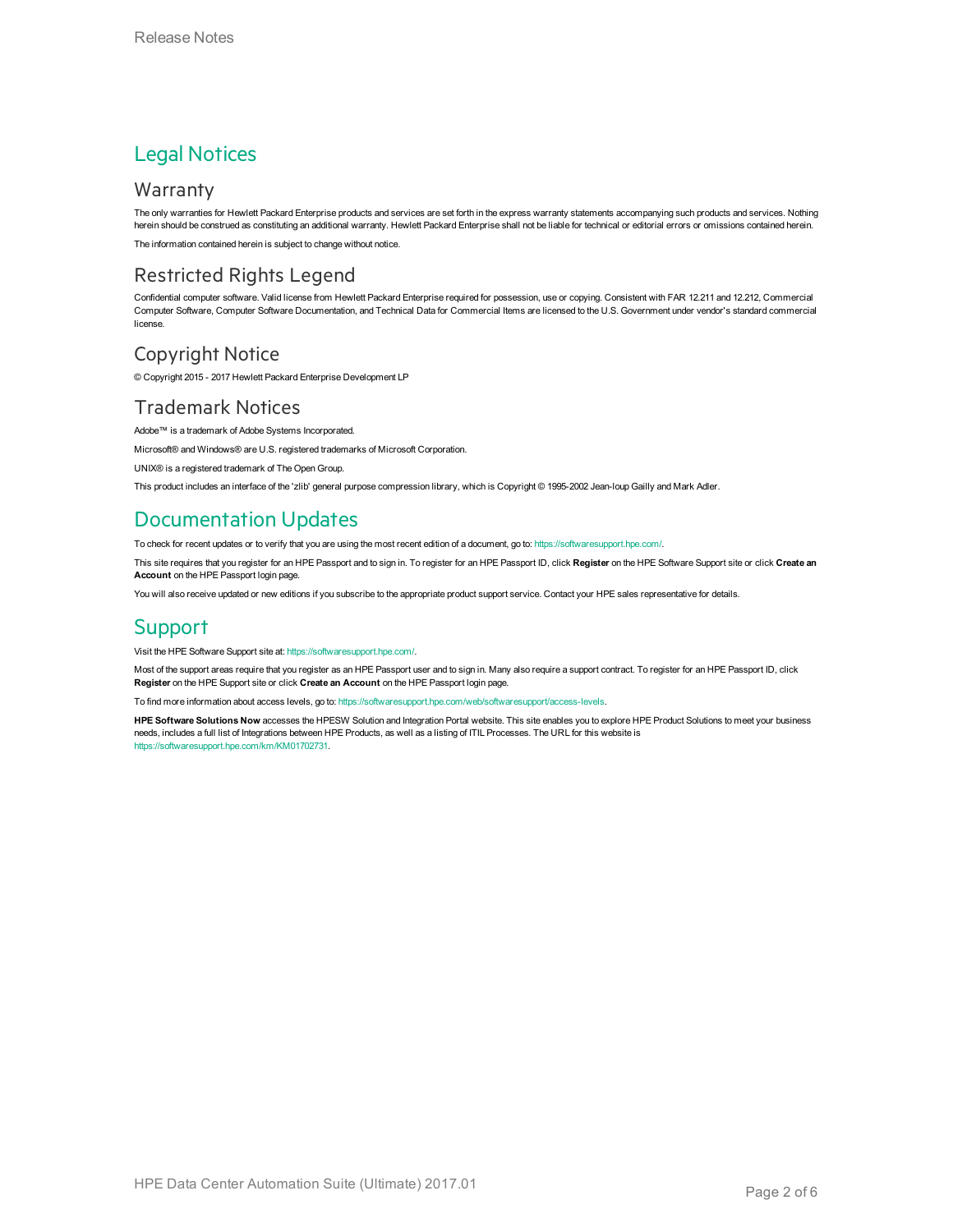### **Contents**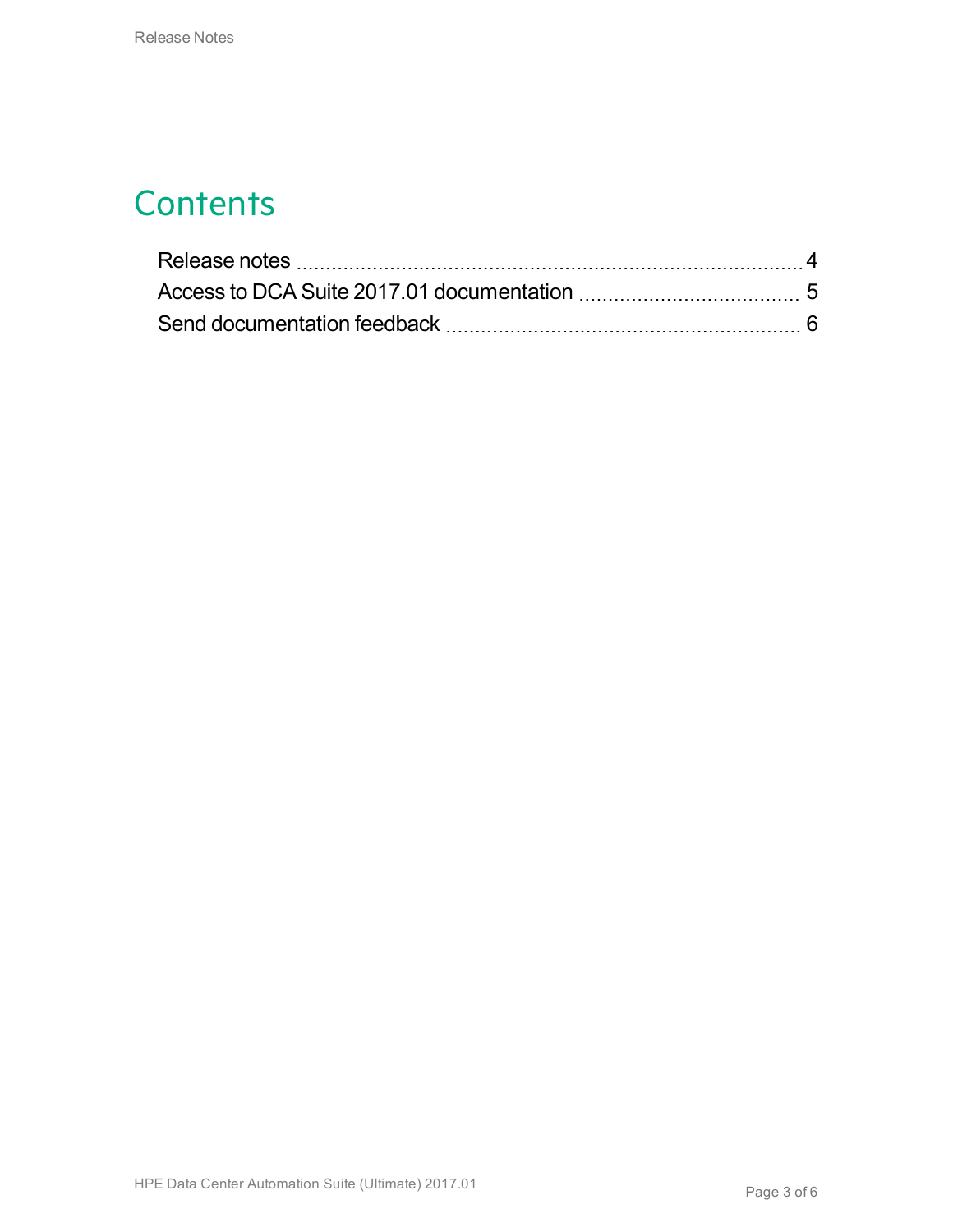## <span id="page-3-0"></span>Release notes

This section provides information about the Ultimate edition of the Data Center Automation Suite 2017.01 release.

This release is a fresh compilation of products in its entirety to provide a complete data center automation experience. Therefore, there is no upgrade path from any previous version of the DCA Suite to 2017.01.

The following products comprise the DCA Suite Ultimate edition:

- **Server [Automation](https://softwaresupport.hpe.com/km/KM02614589) 10.51**
- Operations [Orchestration](https://softwaresupport.hpe.com/km/KM02518005) 10.70
- Database and [Middleware](https://softwaresupport.hpe.com/km/KM02364830) Automation 10.50 Premium
- IT Operations [Compliance](https://softwaresupport.hpe.com/km/KM02583928) 1.20
- [Operations](https://softwaresupport.hpe.com/km/KM02027309) Bridge Reporter 10.00
- Cloud [Optimizer](https://softwaresupport.hpe.com/km/KM02469453) (CO) 3.01

For more information about the products and support matrix details, see the product-specific documentation on the HPE Software Support site.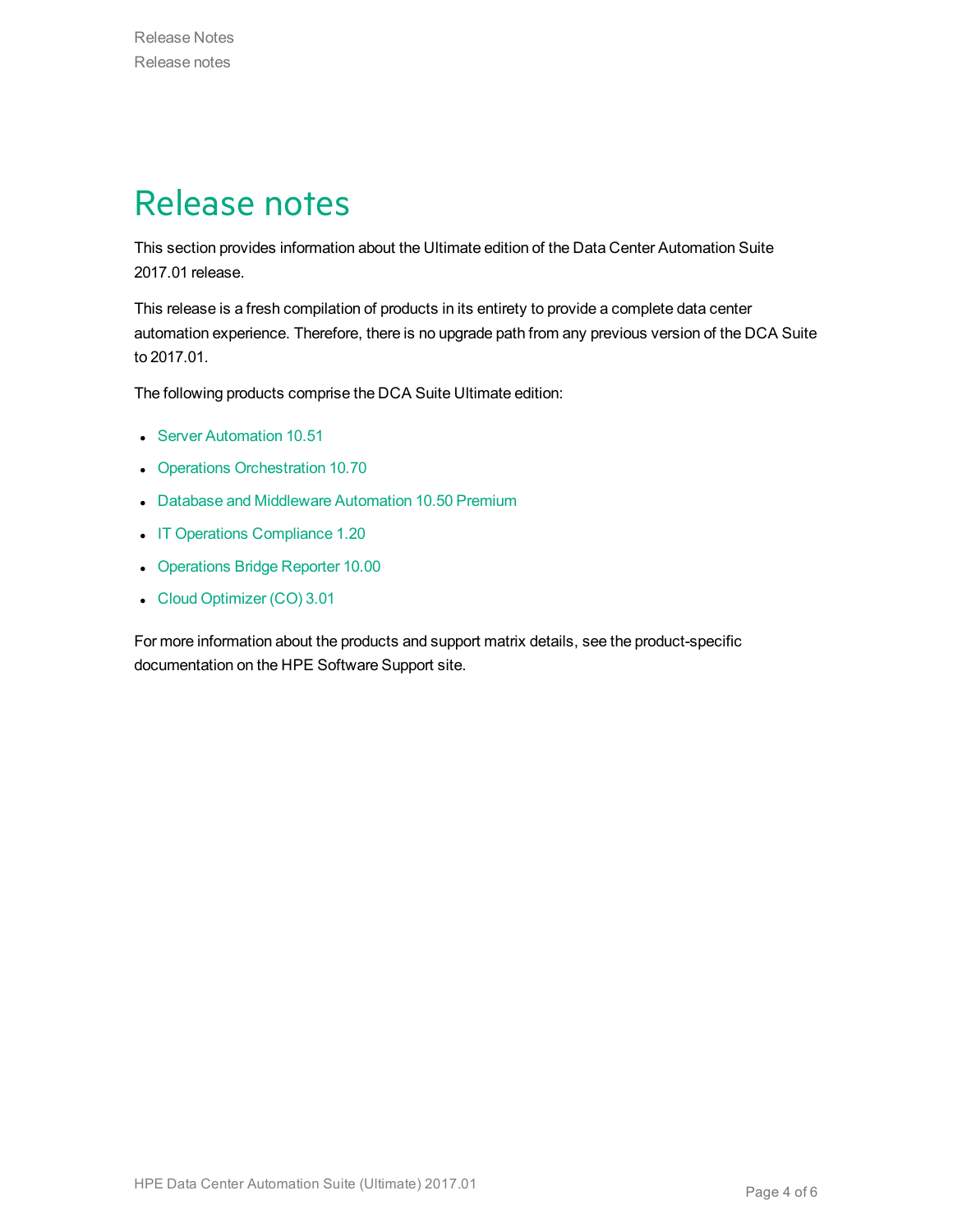### <span id="page-4-0"></span>Access to DCA Suite 2017.01 documentation

All DCA Suite 2017.01 documentation is available as individual documents on the HPE Software Support site. This site allows access to guides, release notes, support matrices, and white papers for all current and past releases. The HPE Software Support site requires an HPE Passport, which you can create once you access the site. After signing in, click the Search button and begin filtering documentation and knowledge documents using the filter panel.

Download the **[Documentation](https://softwaresupport.hpe.com/km/KM02710403) Library** and to then download the rest of the DCA Suite 2017.01 documents, click the **go** link.